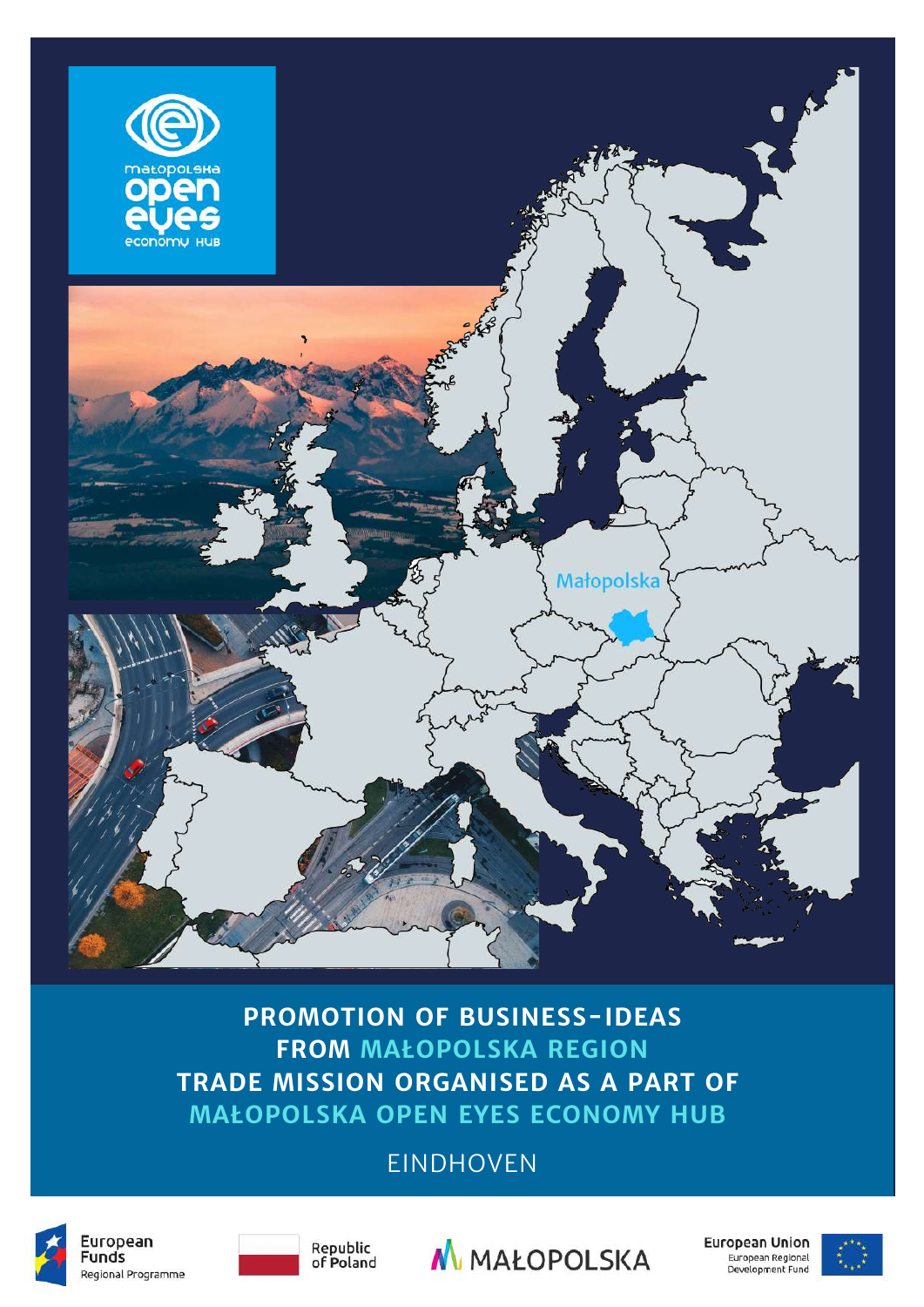We are presenting a catalogue of selected Małopolska's design companies which have decided to promote the potential of the region during the mission.

#### **POLISH COMPANIES PARTICIPATING IN THE TRADE MISSION**

The participants include arcitecture studios, an interior design studio, a wooden furniture manufacturer, a wooden accessories manufacturer, a lifestyle and interior accessories manufacturer, and a branding and communication studio.

The Małopolska Region lies at the heart of Europe, in southern Poland, bordering with Slovakia. Here, you can find dozens of scenic places and routes that are attractive to tourists. These include clouded peaks of the Tatra Mountains or the Beskidy Mountains, the white rocks of the Kraków-Częstochowa Upland, historical towns with charming old houses, wooden churches, spas with mineral waters and baths. Kraków is the main city of the region.

Małopolska is among Poland's leading regions in the aspect of business growth. This is contributed to, among others, by businesses operating here, renowned not only across Poland, but also in Europe. Importantly, Małopolska has long been among the leading regions selected for the organisation of business and economic meetings.

Małopolska is a dynamically developing province with solid foundations that provide for long-term economic growth. For entrepreneurs, this means a dynamic and competitive environment. Therefore, it is not by chance that Małopolska has attracted global concerns (including Google, Cisco, Motorola, Shell, Rolls Royce, Philip Morris, Lufthansa, Delphi, R.R. Donnelley, Coca-Cola and Heineken).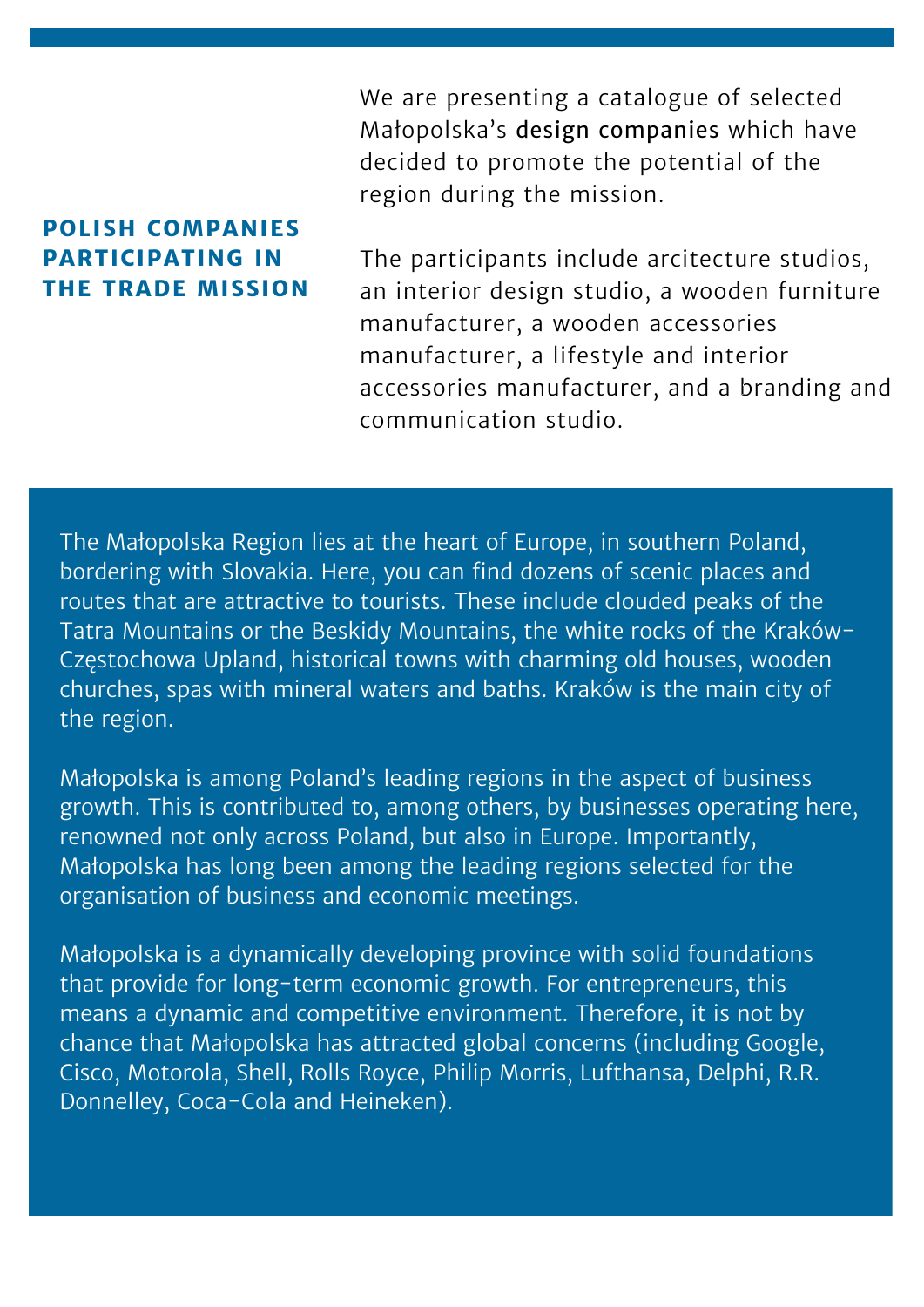### **Admind**



#### **ADMIND BRANDING AND COMMUNICATIONS**

Admind is a creative agency specialized in branding, graphic design, communication and customer experience design. For several years already we are cooperating globally with large corporate clients such as ABB, Shell, Givaudan, Alcon and Amway - working on comprehensive service for their brands. Our agency employs more than 100 creative experts - graphic designers, 3D/motion designers, presentation designers and creative directors who watch over the consistency and aesthetics of visual communication of large brands, both in Poland and abroad. Admind works on internal and external communication of global brands, cooperating hand in hand with internal brand management, communication and marketing departments on the client's side. We have offices in five countries, and we operate in the Dutch, Swiss, German, Belgian, Thai and Polish markets. Admind agency has a representative office in Amsterdam. In 2020 we have won two Red Dot Design awards in the brands and communication category.

Let's work together on your brand transformation!



**WWW.ADMINDAGENCY.COM**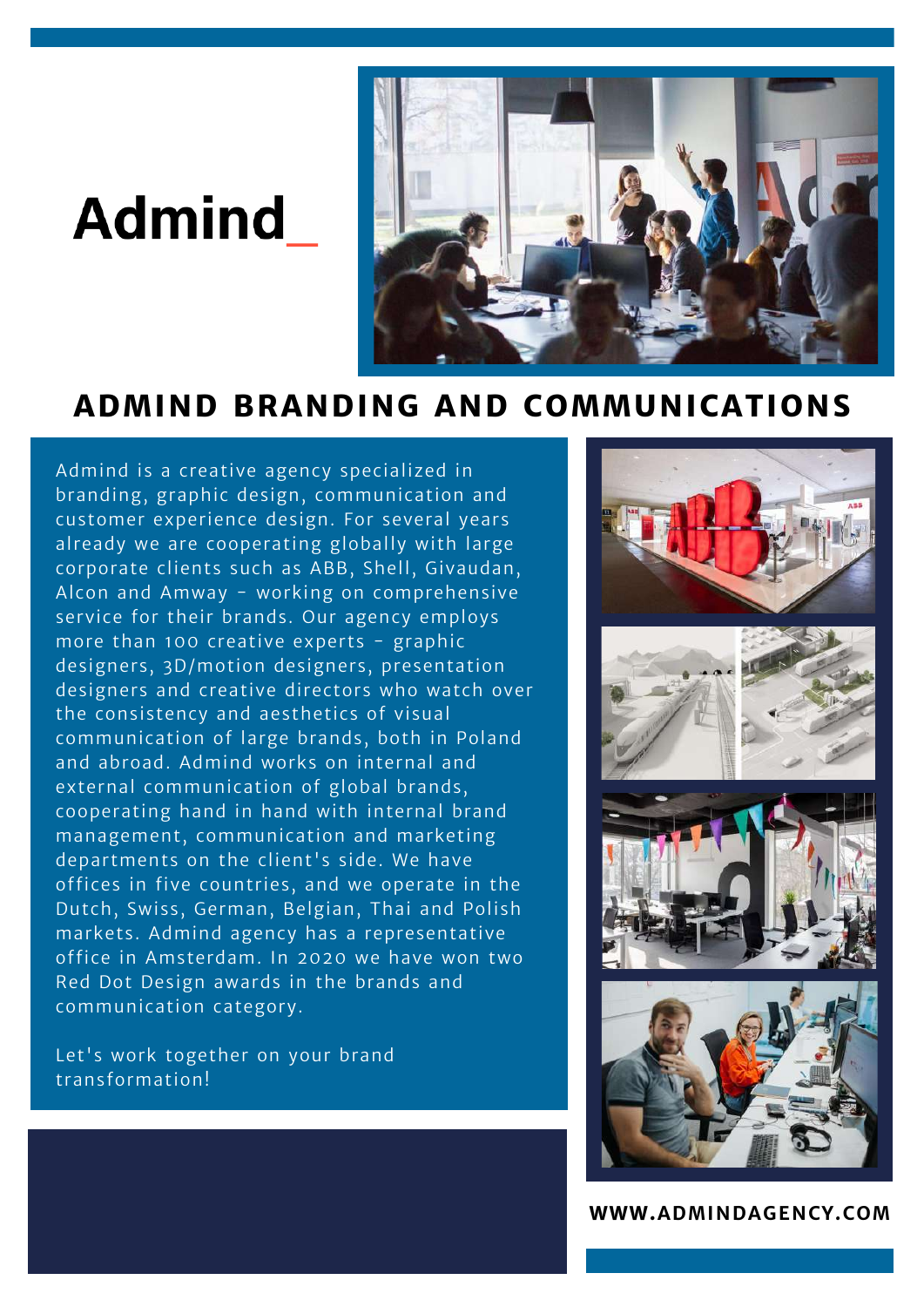## **BUD**  $\bigcirc$ UD



#### **BUD CUD**

BUDCUD is a contemporary architecture practice led by Mateusz Adamczyk and Agata Wozniczka, it has been operating from Cracow, Poland since 2011. The office is concerned with exploring contemporary conditions through spatial design, furthering architecture's agency and currency. The name BUDCUD is indicative of our area of expertise and our design strategy. 'Bud' is a prefix that was added to many construction company's names during the period ofearly Polish capitalism. While 'bud' is derived from the Polish word meaning 'to build', 'cud' on the other hand, means miracle, a wonder! The combination highlights our desire to imagine architecture as a promise of multi-threaded journeys and interactions, informal activities and unpredicted events. BUDCUD makes playful formal decisions and creates artificial natures, where the background is rich, but references are neither obvious nor direct. Each project is then a new collage of atmospheres and textures,a small world of its own rules, populated with distinct characters and events.The scale of intervention thus becomes irrelevant — too small is never frustrating and too large is never overwhelming. Similarly, differentiated project timeframes are embraced in our projects: a singular spatial experience is as important as the ongoing occupation of a space.







#### **WWW.BUDCUD.ORG**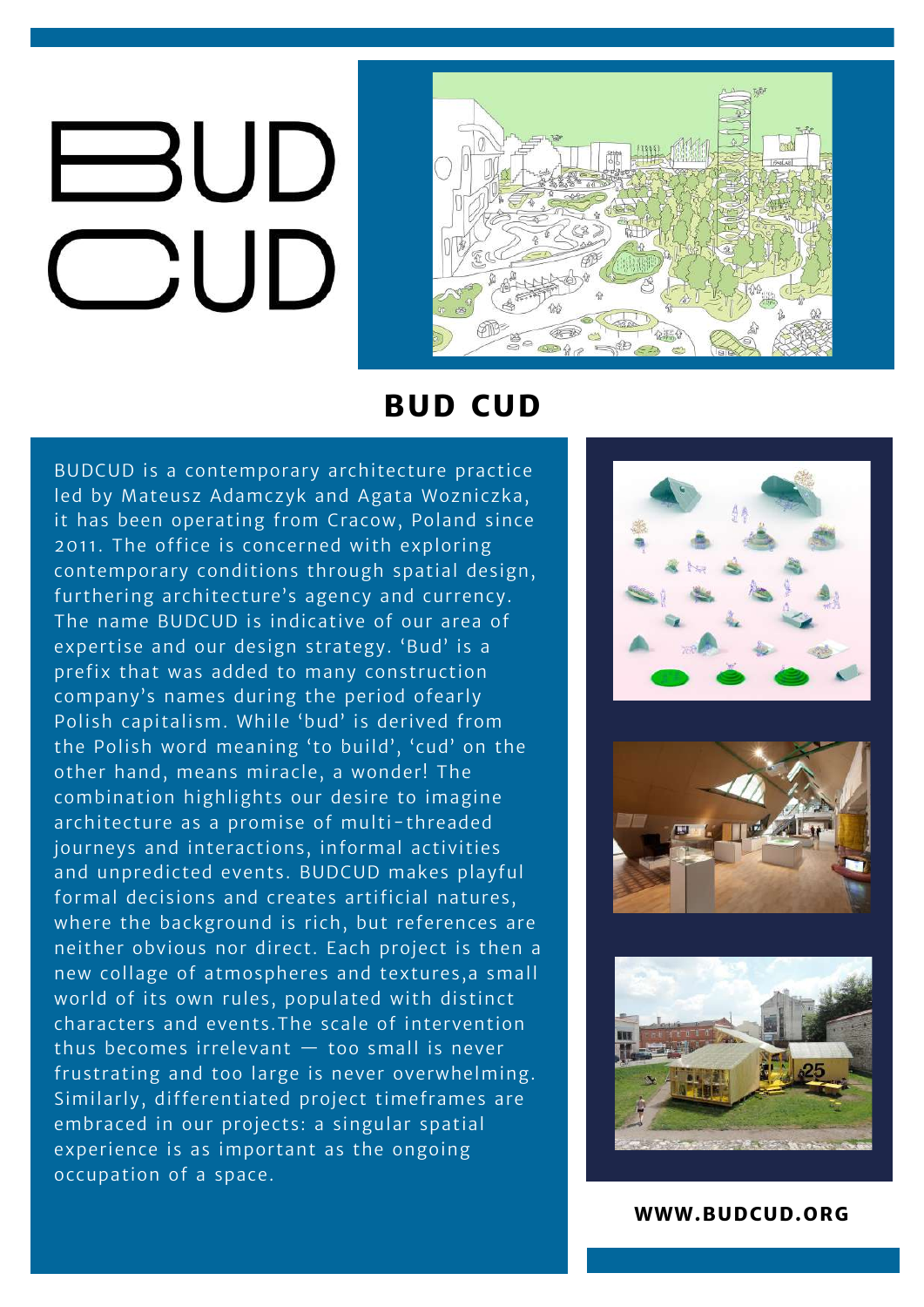#### **HUSARSKA**



#### **HUSARSKA DESIGN STUDIO**

HUSARSKA Design Studio is a creative space where visions and implementation of new things arise. We are a multidisciplinary design studio focused on product design. Our mission is to design solutions for a better future. We focus on product design for the users needs. We work with the product on many fields - from the development of concepts, prototyping, implementation market, to marketing and strategy activities. We have over 100 effective implementations in various branches of business on our account. We design for the furniture industry, sports industry, helpcare industry. We use the latest methodologies for implementing innovation. We are looking for new business partners focused on innovative and people oriented design. We want to take part in projects that change the world for the better. We believe that our passion to design will let us find new possibilities for growth.









**WWW.HUSARSKA.COM**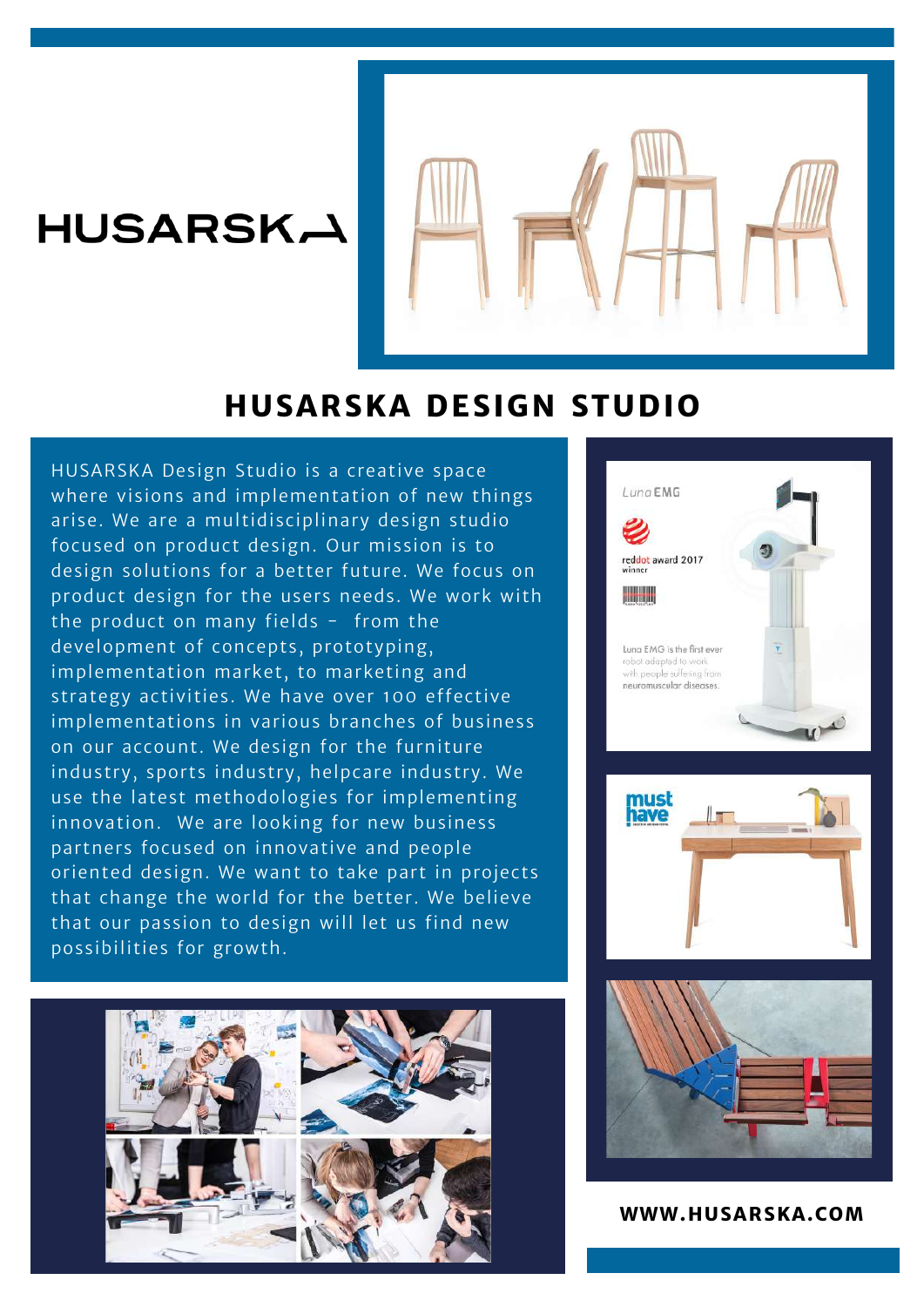



#### **KATMANDU FURNITURE**

We are a Polish family company that produces natural wooden furniture. Our mission is simple – we design, tailor and create solid wooden furniture that lasts a lifetime and doesn't harm the environment. We make furniture for real homes with timeless creations which aren't short-term trends. We belive that every home deserves tasteful furniture that's made for real life.









**WWW.MEBLEKATMANDU.PL**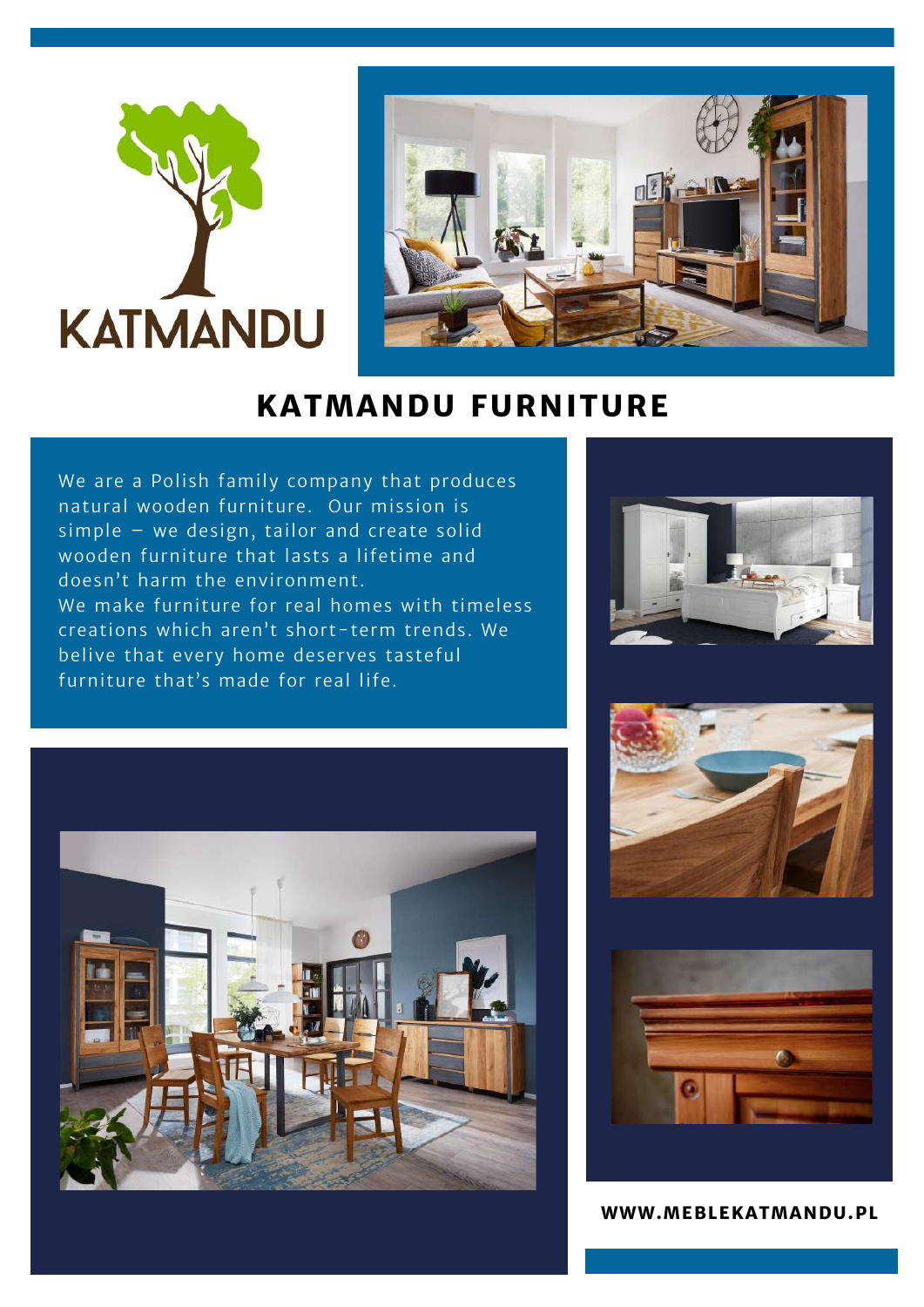# maggie



#### **MAGIE PIU GALLERY**

"Maggie PlU" is a brand created by the painter from Krakow, illustrator, architect by education whilst at the same time, it is the artist's pseudonym. "Maggie Piu Gallery" represents artist "Maggie Piu" and is a company that deals with art promotion (mainly painting), sale of paintings (originals and giclees with authenticity certificates), printouts of paintings on canvas, printouts in the form of artistic and decorative posters, printouts of artistic motifs on glass, fabric, ceramics and the use of art in practical solutions, for decorations, related to interior furnishings, fashion as well as designing and production of interior accessories. We operate simultaneously as an art dealer and as a brand selling commercial products (decorations, interior design, accessories, fashion) inspired by painting, in particular, by the original art of "Maggie Piu". We are currently working on the implementation of subsequent products which are and will be the concepts and original projects, distinguished by their own patterns and the recognizable aesthetic and artistic style of "Maggie Piu". Activities are carried out on the basis of the stationary art gallery and own brand store (Maggie Piu Gallery), online sale and promotion, participation in fairs in various areas as well as in artistic fashion and interior design events.



**WWW.MAGGIEPIU.COM**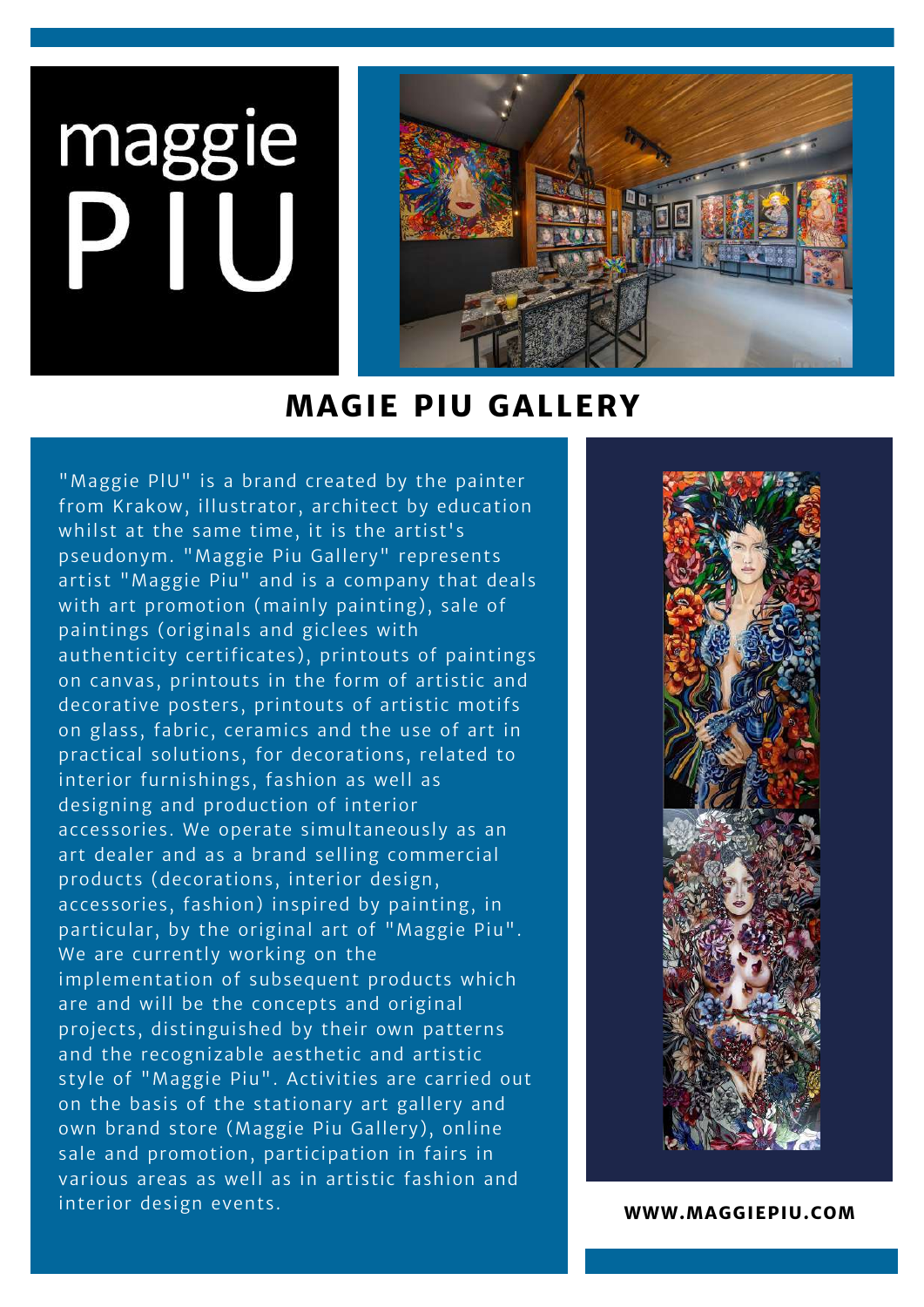### r<sup>e</sup>:kolab



#### **RE:KO LAB**

We explore the potential of co-design and other collaborative design methods as tools to develop new spatial strategies. The goal is to improve social interactions, redefine the culture, and enhance wellbeing, creativity, physical and mental health by transforming the spaces and services in our everyday surroundings - mostly focusing on workspaces. Our process is usually based on three key elements - interviews, observations, and workshops. These allow us to engage the users in the design process and create environments that will best respond to their needs.







**WWW.REKOLAB.CO**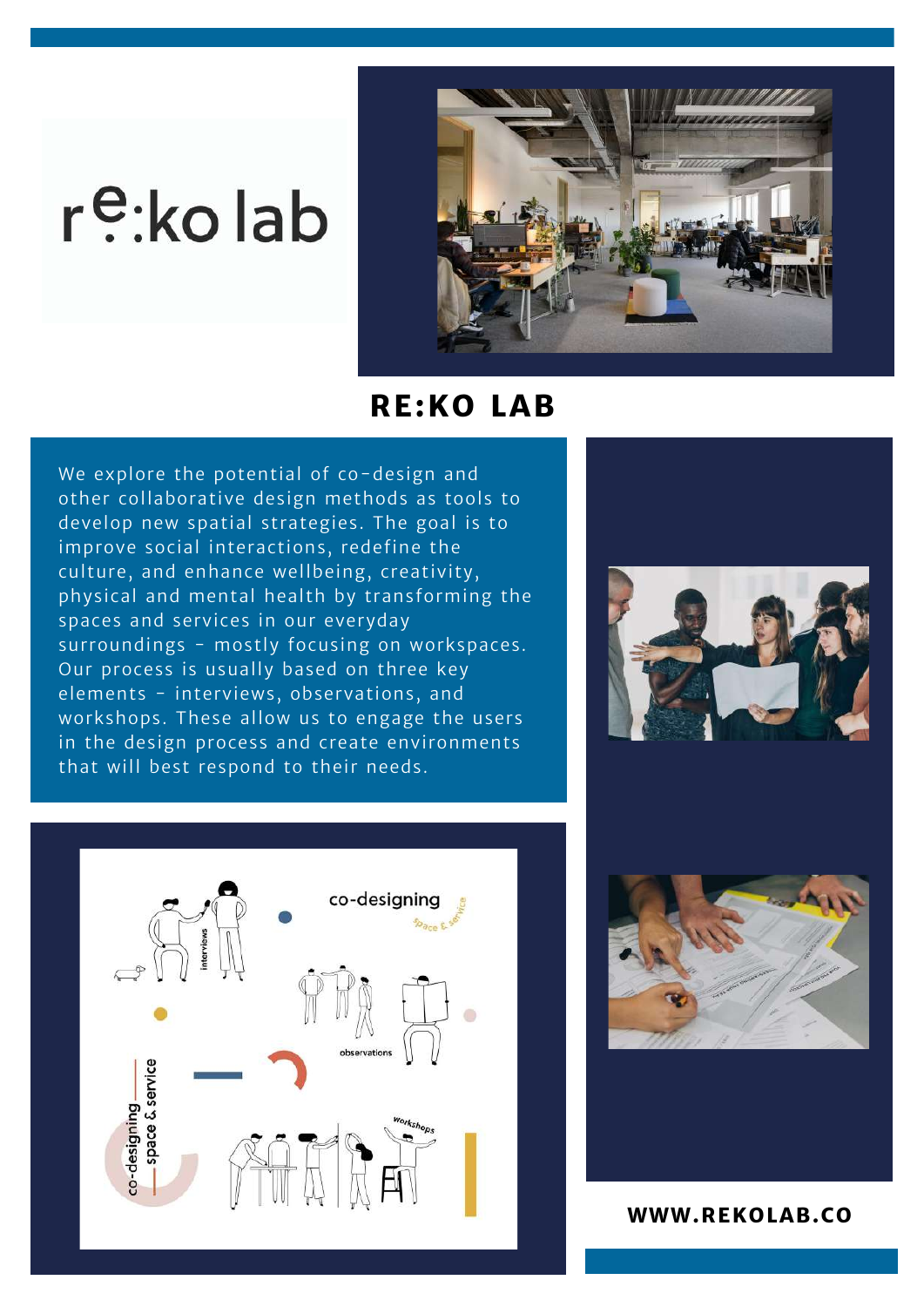# zahrada



#### **ZAHRADA**

ZAHRADA is a craft brut workshop situated in the Northern Carpathians, which forms a natural borderline between Poland and Slovakia. From the very beginning of even thinking about our craft activity we try not only to "make things" and sell them. We feel an eager desire to bring together the efforts of daily life with taking part in reviving space for good things – in our environment, relations, in us. Still keeping the distance from naive "changing-the-world" bullshit, choking with consumption, today's fetish of creativity an boorishness in workplace, we seek rescue in one thing that can save us (we believe) – the common sense. So, just to avoid loosing it, we are back to say: "We only make things with blood, swear and tears – to make a living". Name of ZAHRADA was inspirated by the world of great Slovak filmmaker, Martin Šulík, and one of his bestknown picture – right under this title. "Zahrada" in Slovak means "garden".





**WWW.ZAHRADA.PL**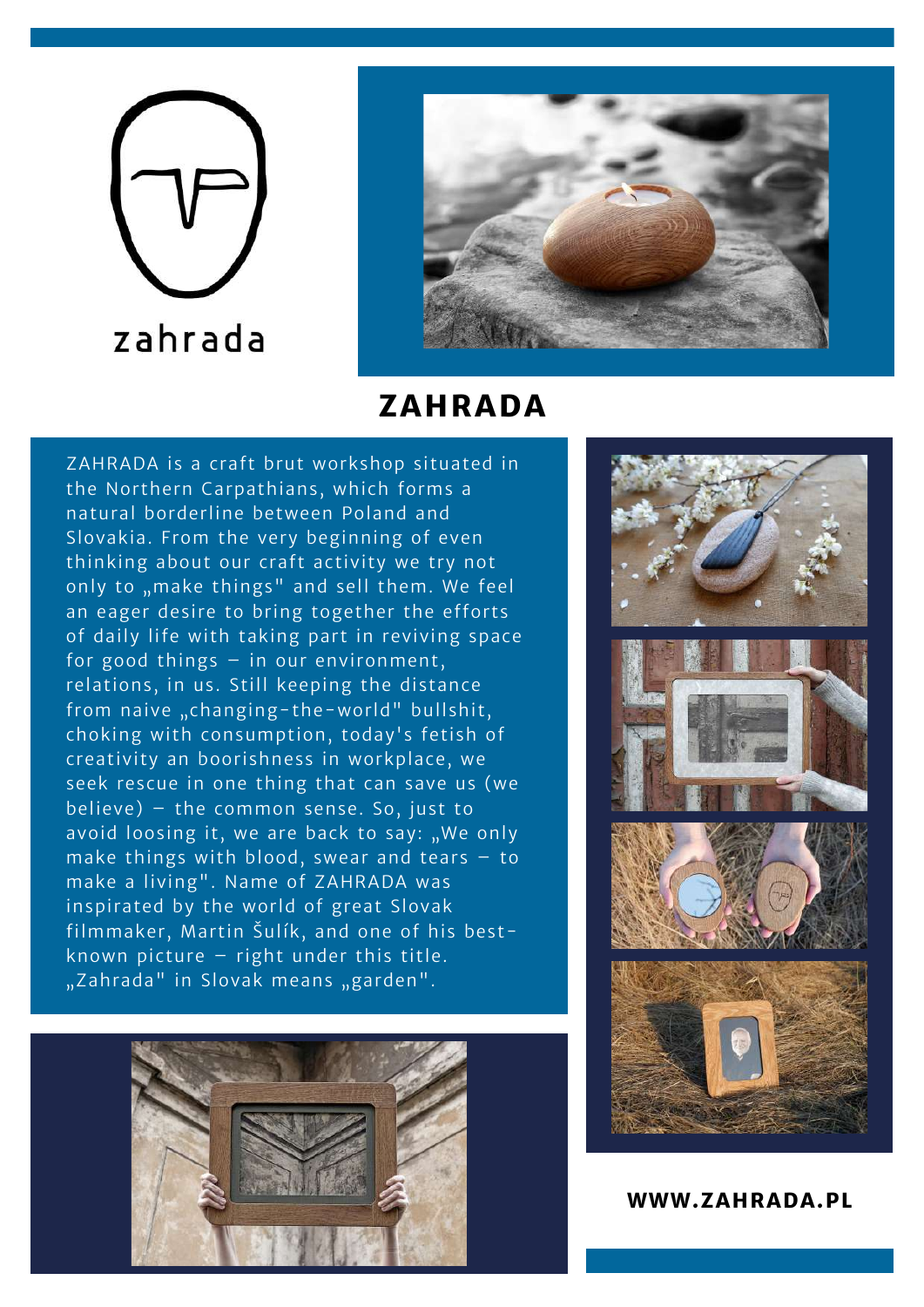

The Małopolska Open Eyes Economy Hub is a project addressed to small and medium enterprises in Małopolska that operate in the area of intelligent specialisation of the region (creative and leisure sector, information and communication technologies), and want to grow through international expansion. It relies on the concept entitled BUSINESS-IDEA implemented within the Open Eyes Economy movement.



The Open Eyes Economy is an intellectual and implementation movement encouraging people to adopt a new open perspective of economy, calls for action, and develops alternative (as compared to previously applied) methods of understanding of economy based on values.

The International Congress of the Economy of Values, the Open Eyes Economy Summit, is a summit we reach through numerous paths leading through various thematic areas and cities. We hold debates, seminars and conferences.The OEES is a melting pot of new ideas, a fusion of various horizons and a modern agora. It gathers and confronts the views of recognised politicians and social activists, scientists and students, journalists and artists. It is also a top opportunity to get to know the most important and the hottest trends in contemporary social and economic thought.



**ICE Krakow** 17-18 XI 2020 www.oees.pl

Event is a part of the